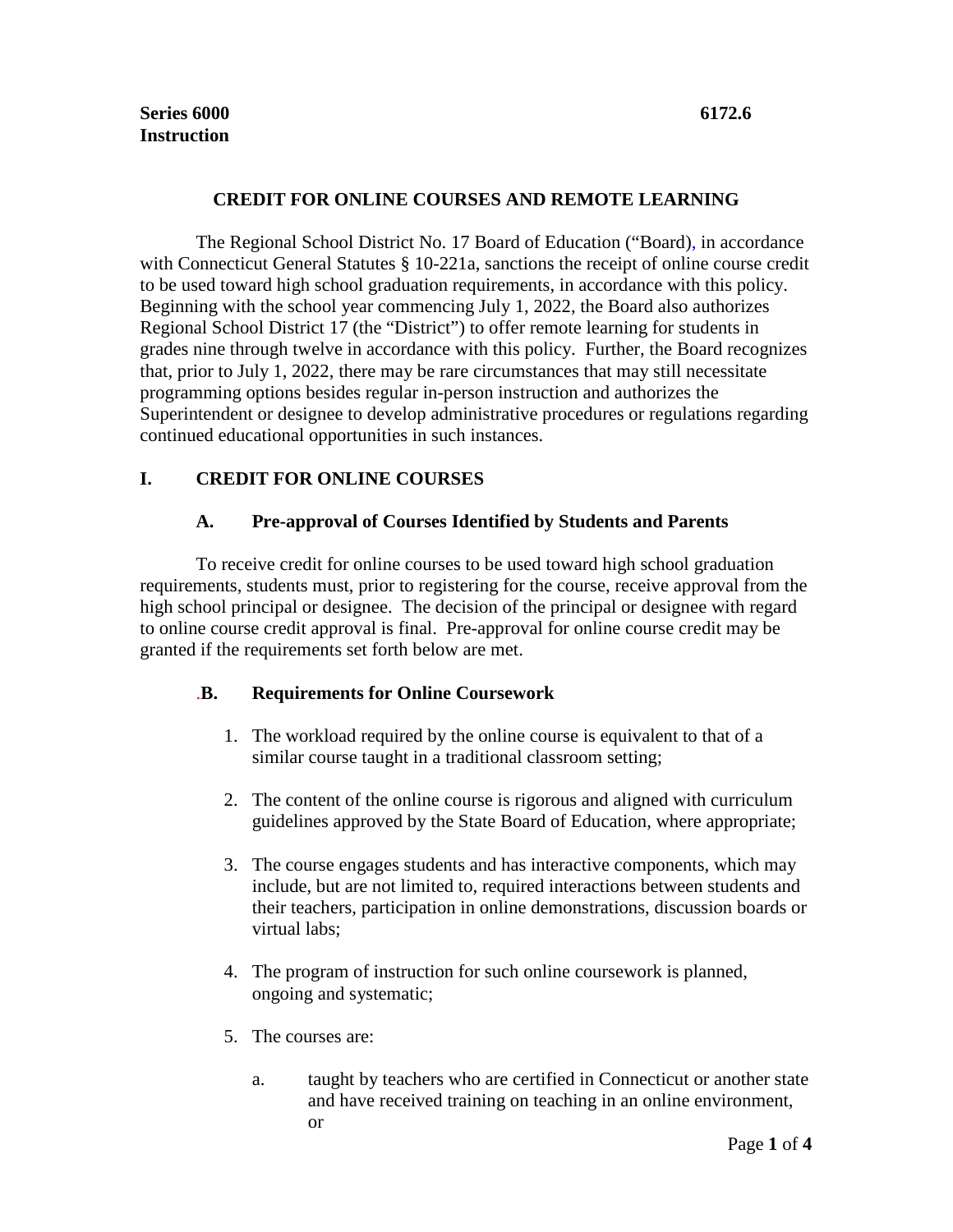- b. offered by institutions of higher education that are accredited by the Board of Regents for Higher Education or regionally accredited; and
- 6. The principal has determined, in the principal's professional judgment, that, given the student's academic and disciplinary history, the student is appropriately suited to engage in online coursework.

# **C. Additional Requirements**

Only students in grades 9-12 are eligible to receive credit toward high school graduation by taking online courses. Students who have been pre-approved shall receive such credit upon completing the online course and obtaining a passing grade.

Remote learning that may be provided to students in lieu of, or as a supplement to, in-person learning during the COVID-19 or other community-wide emergency shall be provided at Board expense.

Any expense incurred for taking an online course identified by the student and/or parent to supplement the District's curricular offerings shall be the responsibility of the student/parent and shall not be the responsibility of the Board.

# **II. REMOTE LEARNING**

For the school year commencing July 1, 2022, and for each school year thereafter, the Board authorizes remote learning to students in grades nine to twelve in accordance with the requirements set forth below.

# **A. Definitions**

"Remote learning" means instruction by means of one or more Internet-based software platforms as part of a remote learning model.

# **B. Remote Learning for Grades Nine through Twelve**

- 1. Beginning with the school year commencing July 1, 2022, and for each school year thereafter, the Board authorizes the District to offer remote learning for students in grades nine through twelve.
- 2. Remote learning shall be provided in compliance with standards for remote learning developed by the Commissioner of Education.
- 3. Student attendance during remote learning will be assessed in accordance with the Board's policy regarding attendance and the Connecticut State Department of Education's guidance on student attendance during remote learning. The District will count the attendance of any student who spends not less than one-half of the school day during such instruction engaged in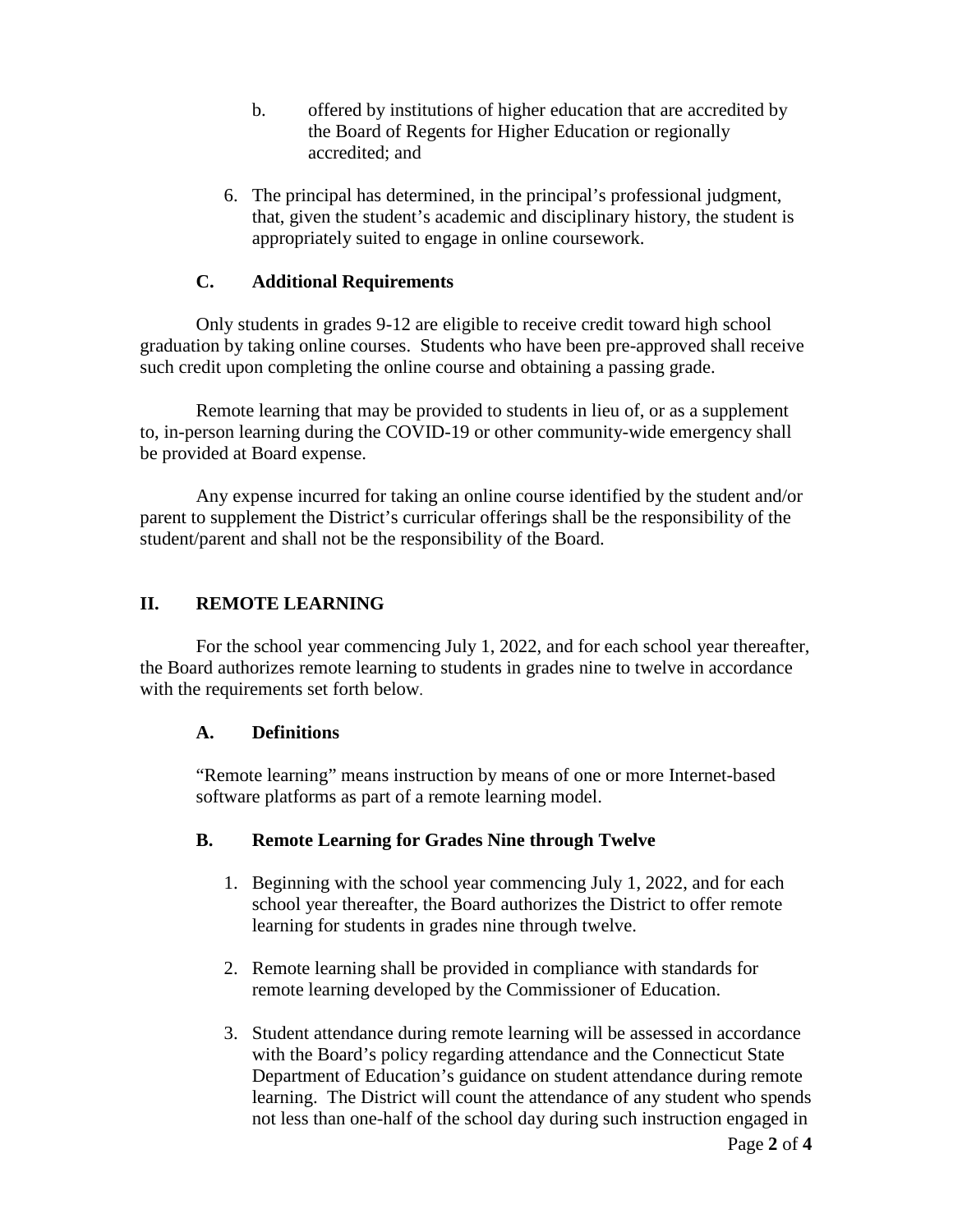(a) virtual classes, (b) virtual meetings, (c) activities on time-logged electronic systems, and (d) the completion and submission of assignments.

# **C. Remote Learning Prior to July 1, 2022**

The District recognizes that school districts are not authorized to provide a remote learning program except for high school students starting in the 2022-2023 school year. However, the District further recognizes that, prior to July 1, 2022, there may be rare circumstances that may still necessitate programming options besides regular in-person instruction. Therefore, the Board authorizes the Superintendent or designee to develop administrative procedures or regulations regarding continued educational opportunities (1) for students who must be in COVID-19 isolation or quarantine, (2) to address localized outbreaks in a school or within the District, and (3) in rare and individualized circumstances, for students with elevated risks from COVID-19 exposure due to cohabiting family members with documented vulnerability to COVID-19. Such procedures or regulations shall:

- provide that the Administration will make programming decisions on an individualized, case-by-case basis;
- consider a variety of continued educational opportunities as necessary and appropriate;
- take into account emerging best practices regarding continued educational opportunities, including, without limitation, any such practices identified by the Connecticut State Department of Education;
- squarely document eligibility with equity and consistency in mind, and address the frequency and with what restrictions access will be granted;
- provide that the District will count the attendance of any student who spends not less than one-half of the school day during remote learning engaged in (a) virtual classes, (b) virtual meetings, (c) activities on time-logged electronic systems, and (d) the completion and submission of assignments; and
- acknowledge that such procedures or regulations may require amendment in the event of changing conditions and public health necessities during the ongoing COVID-19 pandemic.

#### Legal References

Public Act No. 21-46, "An Act Concerning Social Equity and the Health, Safety, and Education of Children"

June Special Session, Public Act No. 21-2, Sections 391-393.

Connecticut General Statutes § 10-220